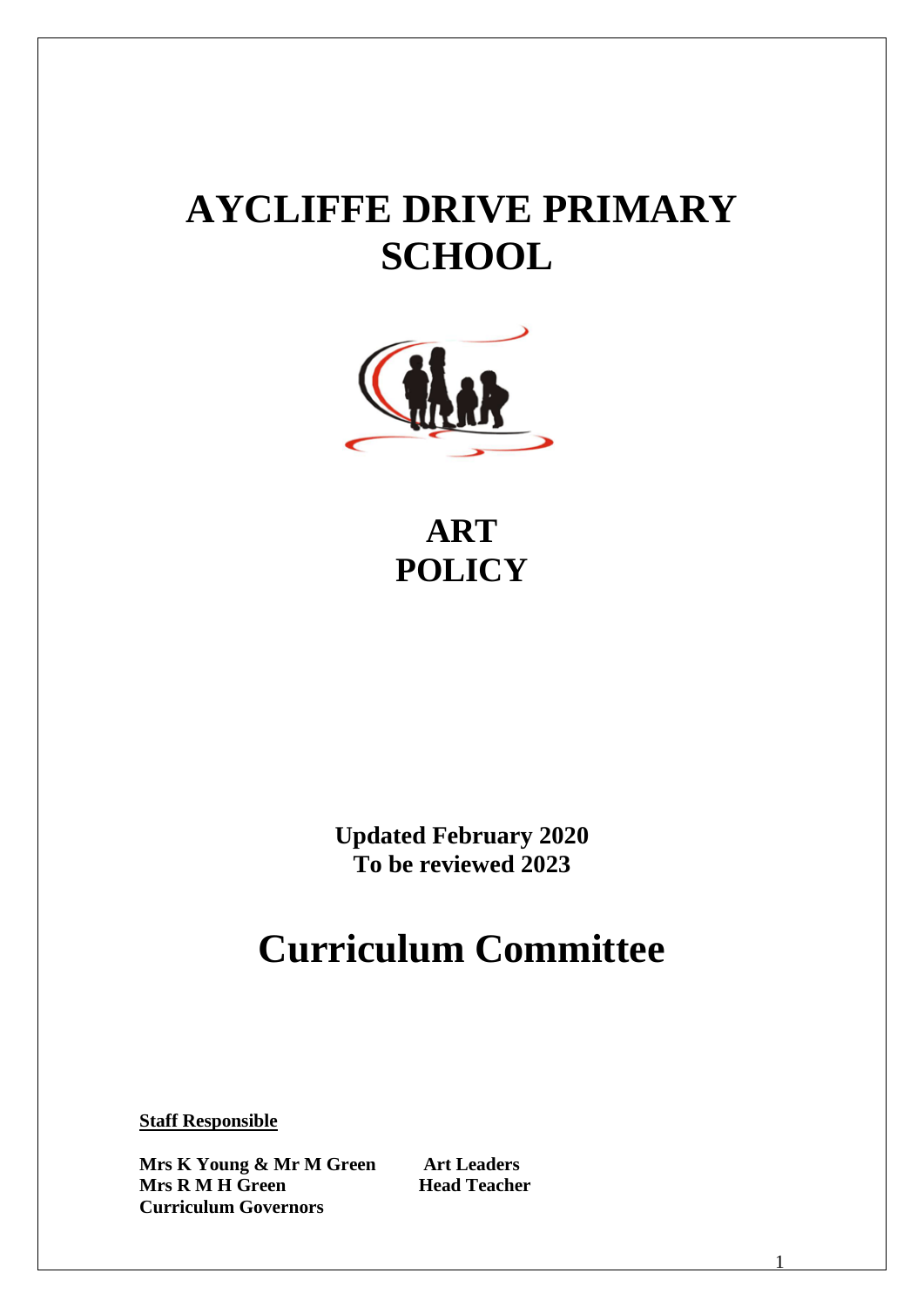### **Aycliffe Drive Policy for Art and Design**

Art and design is a part of the curriculum that focuses on how we respond to and interpret the world around us, through our imagination and creativity. It allows children to communicate what they see, feel and understand through the use of colour, shape, texture, pattern, different materials and processes.

#### **How do we teach Art and Design?**

This policy outlines the teaching, organisation and management of the art and design taught and learnt at Aycliffe Drive School.

The school's policy for art and design is led by the National Curriculum guidelines for Key Stages 1 and 2.

The school strives to incorporate the maximum amount of cross curricular links into planning for this subject. In addition to this, the school will also incorporate the 'Take One Picture' project (an initiative from The National Gallery) and 'Take one Artist' project, into their yearly planning. Through this, the children get the opportunity to learn about great artists, communicate their response to these works and engage in art and design activities inspired by them. This also provides a whole school approach to art as everyone learns about the same picture/artist in our projects. It encourages children to take pride in their work, as it is displayed in a gallery for the whole school and parents to view. It allows the parents to be involved in the learning process.

We have designed our curriculum around the skills taught in art and design and have clear expectations of how these develop over time. Our 'Take One Picture/Take one Artist' projects showcase this.

The implementation of this policy is monitored by the Art and Design Leader.

#### **AIMS**

The main aims of art and design are to:

- Produce Creative work, exploring their ideas and recording their experiences
- Become proficient in drawing, painting, sculpture and other art, craft and design techniques
- Evaluate and analyse creative works using the language of art, craft and design
- Know about great artists, craft makers and designers, and understand the historical and cultural development of their art forms.

These objectives can be met if we enable children to:

- Use their art books to both record observations from first-hand experience and develop ideas and designs from their own imaginations
- Use their own ideas, design to generate images and artefacts
- Recognise patterns and textures in natural and man-made forms
- Begin to understand how images are made using line and tone
- To use colour in a variety of ways and with a range of media
- Begin to understand how shape, space and form are used in images and artefacts
- Study work in a variety of genres and styles from the locality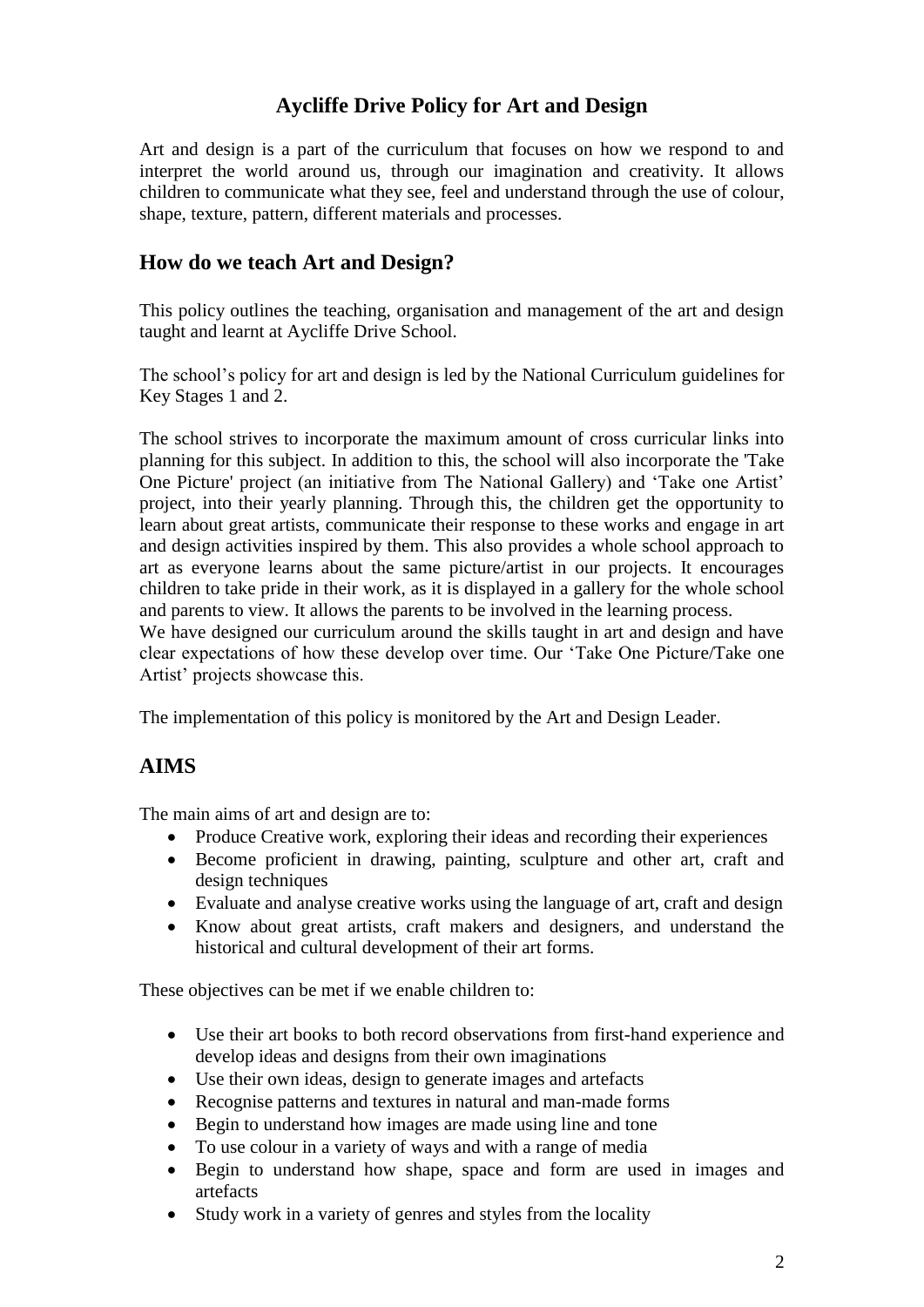- Study great artists, designers and architects from the past and present and from a variety of cultures
- In both of the above, children will be encouraged to respond to and express an opinion on the works they encounter, using appropriate 'art vocabulary'
- Take time to respond and evaluate art, craft and design (including their own work and that of others)
- Experiment with tools and techniques for drawing, painting, print-making, collage, models, textile work and clay work
- Work on their own or in collaboration with others

Differentiation in many art and design activities will be by outcome.

## **EQUALITY AND ACCESSIBILITY**

We are committed to providing a teaching environment conducive to learning and are very proud of the quality of displayed work around the school. Each child is valued, respected and challenged regardless of ability, race, gender, religion, social background, culture and disability. The Equality Act (2010) requires all schools to promote equality of opportunity for all pupils. In art and design we will meet this duty by:

- Increasing the extent to which disabled pupils can participate in the school curriculum
- Improve the physical environment to enable disabled pupils to take better advantage of education, benefits, facilities and services provided
- Improve the availability of accessible information to disabled pupils.

## **TEACHING OF ART AND DESIGN**

In Key Stages 1 and 2, the time allocated to the teaching of art and design is flexible as children are taught through a mixture of discrete subject teaching and a thematic approach. Some topics have a strong focus on art and design whilst others are more focussed on the subjects. Therefore although the time allocation is varied, planning ensures adequate coverage of the National Curriculum programme of study. (See long term and medium term planning).

#### **How do we plan the art and design curriculum?**

- Teachers in Aycliffe Drive School have two days of non-contact time each term in order to plan co-operatively within Key Stages
- Staff plan the coverage of skills in a variety of ways in order to allow for teacher individuality whilst still fulfilling National Curriculum requirements.

#### **How do we assess art and design?**

- The progress of all pupils is tracked and assessed using National Curriculum Levels by the class teacher.
- At the end of each academic year pupils progress is judged against age related targets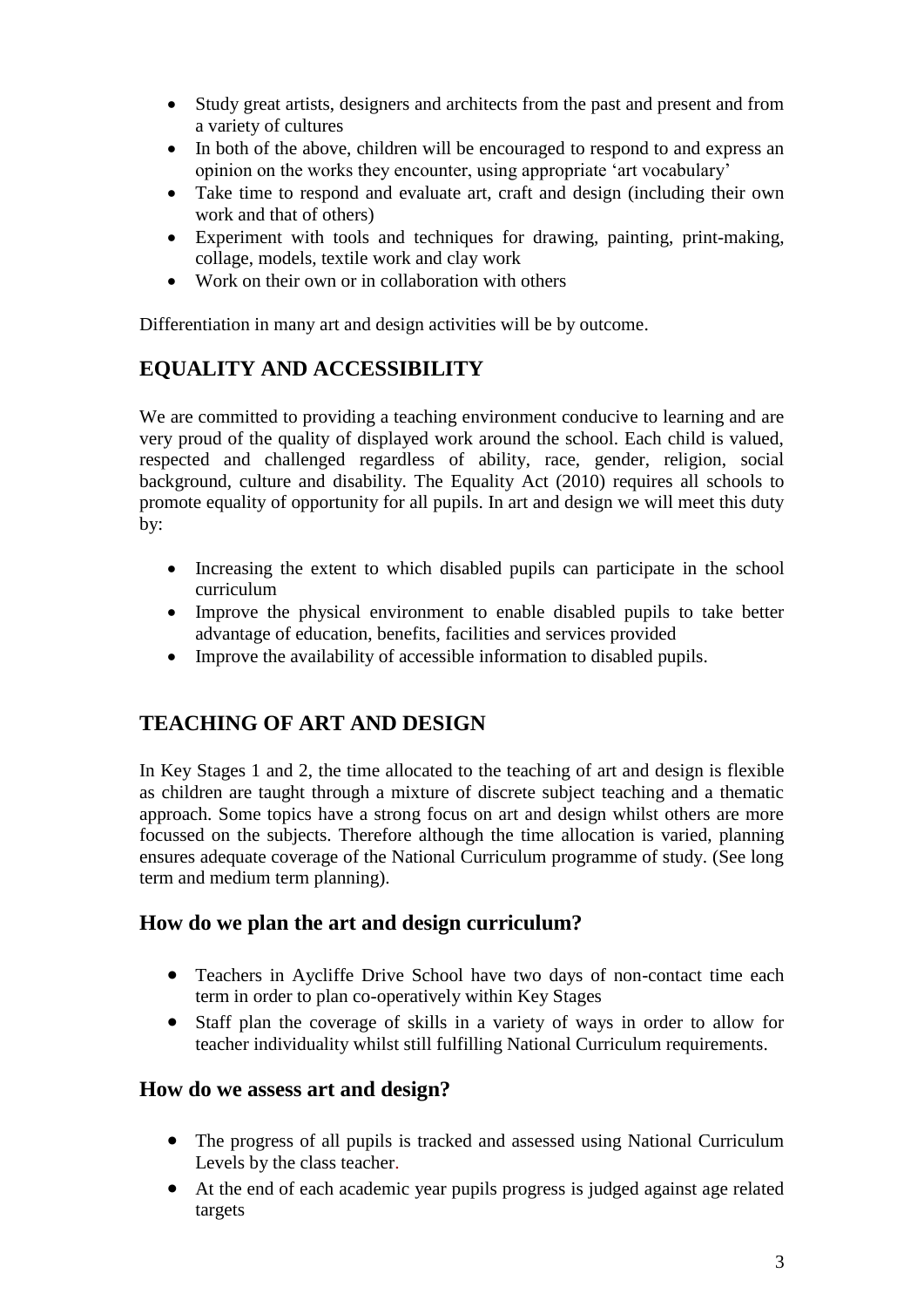The subject leader has an over view of the entire school and carries out appropriate analysis.

## **How do we monitor art and design?**

The subject Leader monitors via:

- Lesson observations or 'learning walk', where appropriate
- Work scrutiny including the art books
- Planning scrutiny
- Use of photographic evidence
- Use of display
- Budget
- **Art Galleries**

The headteacher and senior leadership team monitor art and design via:

- The action plan in the current School Plan
- Subject Leader feedback
- The budget reports
- Overview of the whole school tracking

The governing body monitors art and design via:

- Curriculum Committee
- The current SEF
- The current School Plan
- The review of the previous year's School Plan
- Displays around the School IT Systems Support
- Headteacher report
- Curriculum handbooks
- Link Governor Report

#### **School Plan**

- The subject leader evaluates the success of the current School Plan
- The subject leader identifies the needs for the next School Plan via
- The outcomes of the monitoring and assessment feed directly into the action plan for the following year's School Plan.

#### **What training is offered to staff?**

- Continual Professional development via courses and INSET often informed by the current School Plan
- Advice from the Subject Leaders

#### **How are Parents kept informed?**

- Twice yearly parent/ teacher consultations
- Written annual report to parents